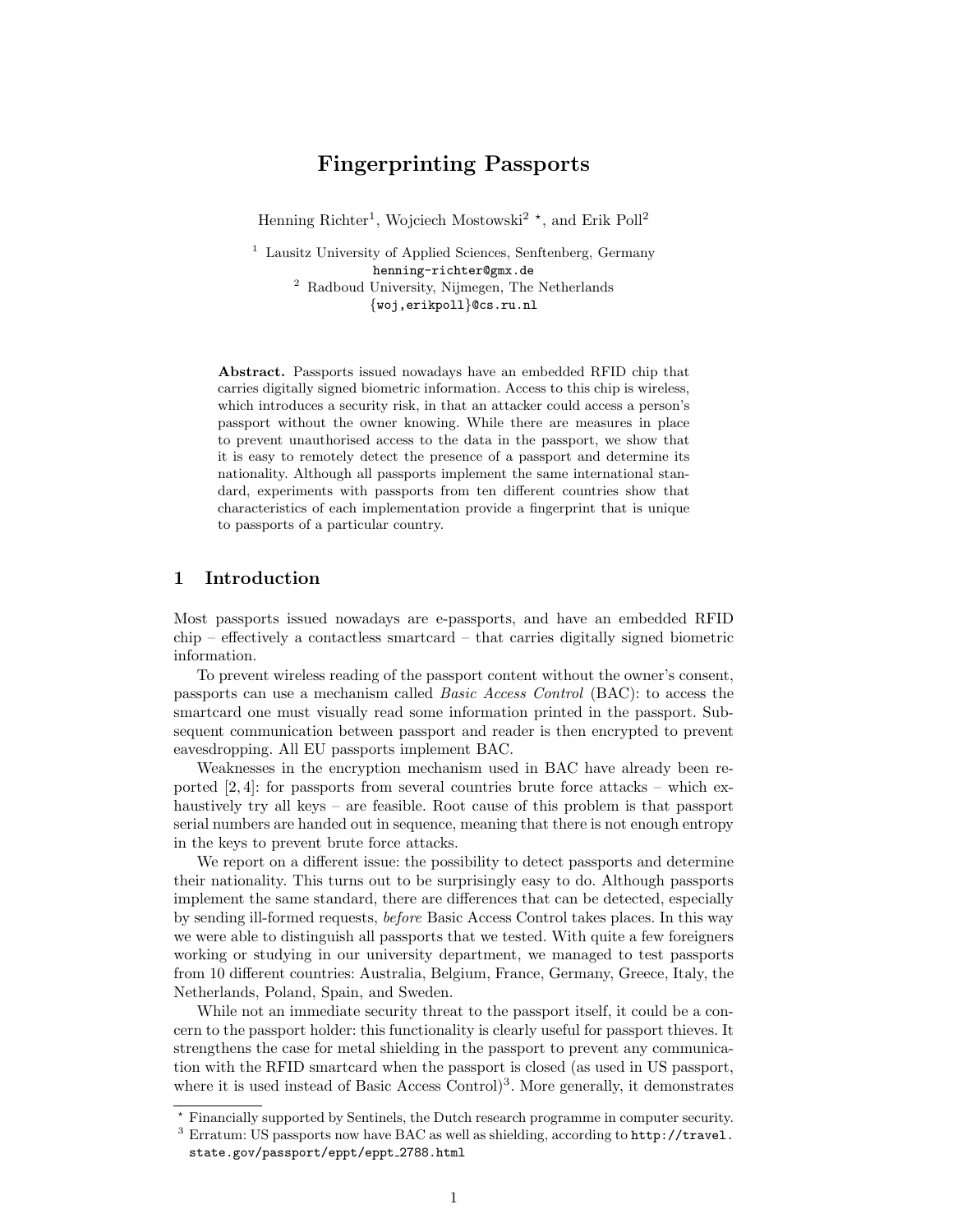the problems associated with making communication wireless, esp. with something as sensitive as an identification document.

The outline of the rest of this paper is as follows. Section 2 explains the basics of the e-passport, and briefly discusses some of the earlier problems found, Section 3 describes our attempts to fingerprint e-passports from different countries, and Section 4 summarises our conclusions.

# 2 e-Passports

An e-passport can be recognised by the logo



which is typically printed on the passport cover to indicate the presence of an RFID chip. An e-passport contains an ISO14443 RFID tag, which can also be called a contactless smartcard. ISO14443 is the standard for so-called proximity RFID tags, with a designed operating range of  $1-10$  cm. ISO14443 defines the low level physical communication layer. The higher level logical communication, at the level of bytes sent and received, conforms to the older ISO7816 standard, which was originally developed for contact smartcards. The international standards for e-passports are provided by guidelines [7, 6] of the International Civil Aviation Authority (ICAO), a United Nations body. In particular, these define a set of commands (in ISO7816 format) that the passport can receive and the corresponding responses.

Currently the chips in most e-passports store the personal details of the passport holder and a photo (typically in JPEG2000 format), all digitally signed to prevent fake passports, but it is foreseen that more biometric data, in particular fingerprints, will be added.

The fact that e-passports are wireless introduces two new security risks:

- active scanning attacks: an attacker communicates with the passport without the owner's consent, by bringing a reader in close proximity to the passport, e.g. when the passport is in a coat pocket or a handbag.
- passive eavesdropping attacks: an attacker eavesdrops on the communication when the passport communicates with a legitimate reader with the owner's consent, for instance at passport control at an airport.

Both attacks could potentially reveal sensitive data, such as name and passport number, but Basic Access Control (BAC), discussed below, is a countermeasure to prevent this. Active attacks can also reveal the presence of an e-passport, which in itself is interesting to a potential thief, and the nationality of that passport; this is the topic of this paper. Active attacks could be used in so-called relay attacks, where communication to the e-passport is relayed 'live' to some device, using any means of communication, which can then simulate the passport, say at border control many miles away.

The decision to make the e-passport contactless is a typical design decision favouring convenience over security. Using a contact smartcard as passport would remove the risks above. The traditional forms for contact smartcards – the creditcard format or the smaller format used for mobile phone SIMs – are of course not immediately compatible with that of traditional passports.<sup>4</sup>

<sup>4</sup> Contactless cards do have some security advantages over contact cards, namely when it comes to availability: contacts on smartcards and readers are subject to wear and tear, so they might fail and require maintenance. This also makes readers for contact cards more susceptible to sabotage than readers for contactless cards.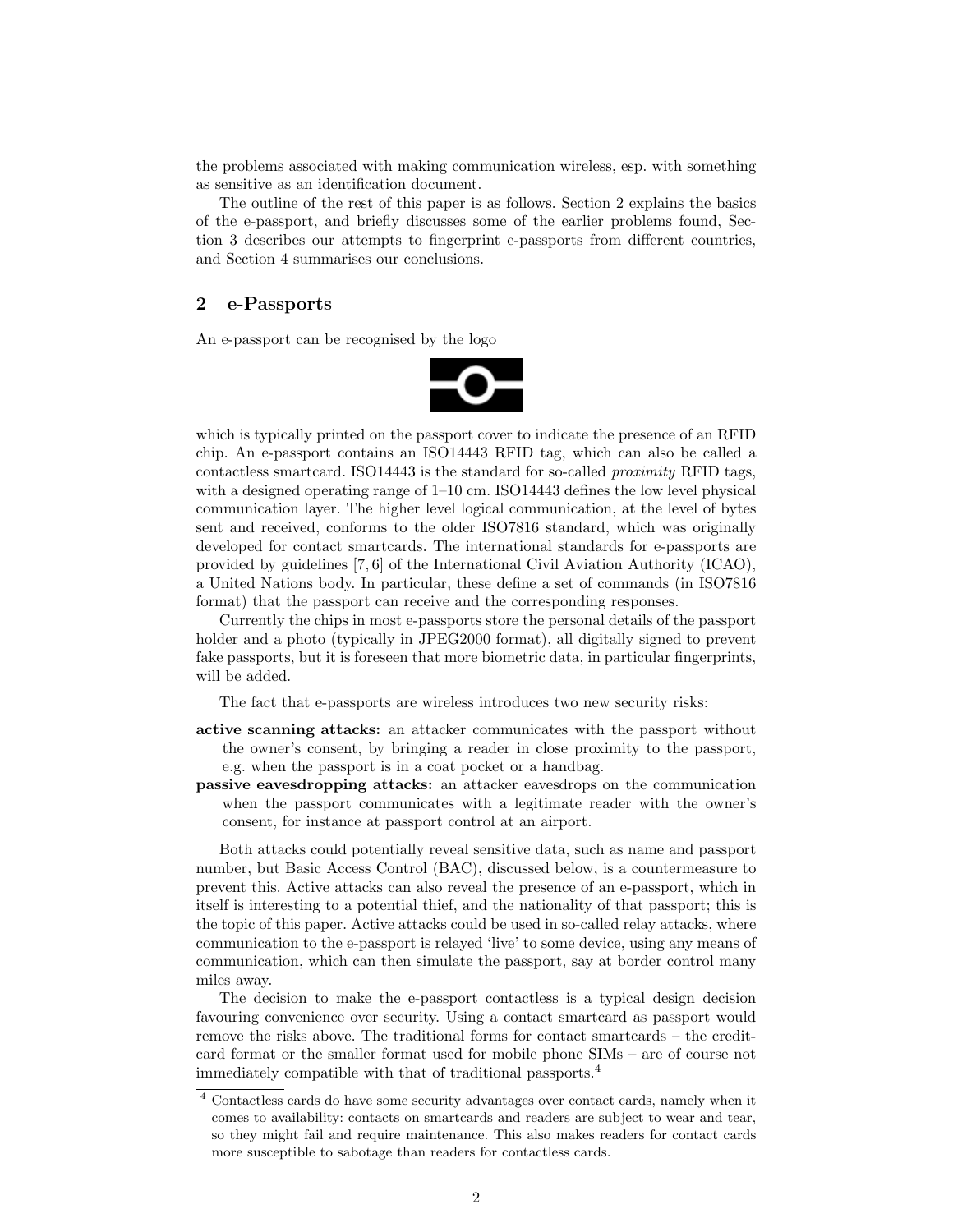ISO14443 specifies a maximum distance of 10 cm between tag and reader, but typical commercial readers operate only at a maximum distance of 1–2 cm. Still, bigger distances than 10 cm are possible. Eavesdropping on e-passports has been shown to be possible from 9 meters [13]. The maximum distance for an active scan is much smaller than for eavesdropping, because a strong magnetic field is needed to power up the passport. [11] predicts that activating a tag is possible from 50 cm, and [12] built a \$100 device achieving 25 cm, which the authors claim could be extended to 35 cm. [3] describes experiments with different antenna sizes and amplifications where a card was activated at 27 cm. [1] claims a reading range of 60 cm using a single antenna and more than one meter using a dual antenna, but this does not appear to be backed up by actual experiments.

Basic Access Control (BAC) One defence mechanism that has been foreseen against eavesdropping attacks is Basic Access Control (BAC). Communication between the passport and reader is encrypted, with an encryption key that is written on one of the passport pages. The idea is that the communication is only after opening the passport and (optically) reading this key, which presumably indicates consent by the passport holder. The key is written in the so-called Machine Readable Zone (MRZ) at the bottom of one of the passport pages; machine readable here means is can be read by OCR (Optical Character Recognition). A passport with such an OCR-readable MRZ is officially called a Machine Readable Travel Document (MRTD). All EU passports support BAC, though the first generation of Belgian passports did not [2].

Attacks on this mechanism have been reported for e-passports of several countries. As described for instance in [4], a flaw in BAC is that the key written in the MRZ, which includes name, passport number and expiry date, may not contain enough entropy to prevent brute force attacks, especially since most countries issue passport numbers in sequence, which means they are predictable and strongly correlated to the expiry date. Feasibility of a brute force attack on BAC was first demonstrated for the Dutch e-passport by Marc Witteman, and later also for English, Belgian and German e-passports.

Anti-collision The first phase of the ISO14443 protocol is an anti-collision protocol, which is needed because more than one RFID tag may be within range of a reader. As part of this anti-collision protocol, each RFID tag sends, upon activation, some number (the UID), so that the reader can detect the presence of multiple tags and select the right one to talk to. This anti-collision protocol has been recognised as a potential security weakness: some e-passports have been reported to always transmit the same number in the anti-collision phase, which is unique to a single passport, so that it can be used to detect individual passports.

This issue is discussed in [8], which leaves it up to the passport issuer to choose for a random UID or a fixed, unique one: "Some issuers of passports wish to implement a unique number for security reasons or any other reason. Other issuers give greater preference to concerns about data privacy and the possibility to trace persons due to fixed numbers." [8, p.21]

For more discussion on the security of e-passports see  $[4, 10, 2]$ . In the remainder of this paper, we will focus on the particular attack we investigated, namely if, prior to BAC, the nationality of the passport can be determined by its characteristics at the logical level, i.e. the responses of the passport  $-$  in bytes  $-$  to specific commands.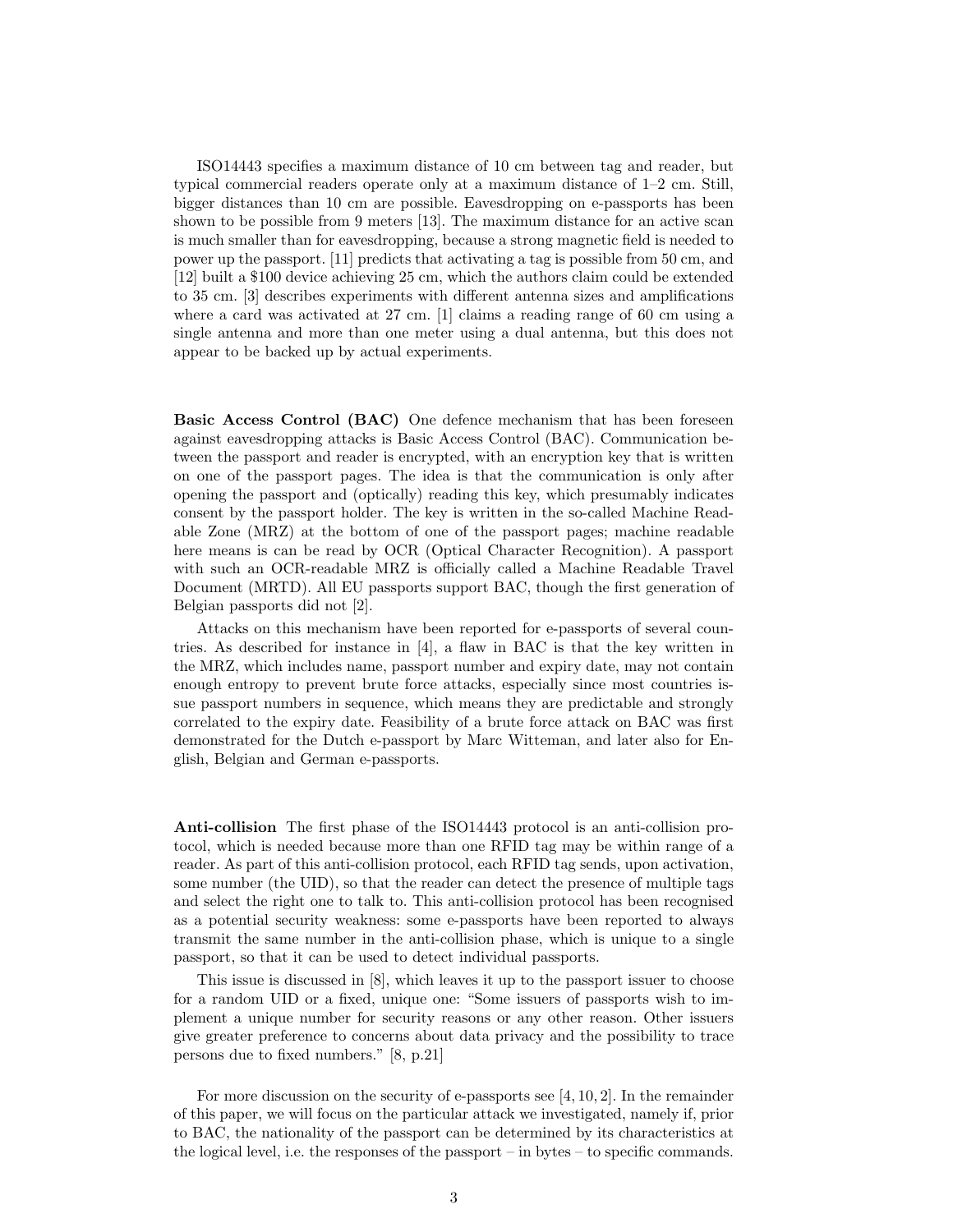# 3 Fingerprinting Implementations at Logical Level

At the logical level, the e-passport and reader communicate by exchanging so-called Application Protocol Data Units (APDUs), which are just sequences of bytes in a particular format. Communication between reader and e-passport is in Master-Slave mode: it is always the reader that takes the initiative for communication, by sending a so-called command APDU, and the e-passport then replies with a response APDU. The format of these APDUs is specified in ISO7816 (ISO7816-4, to be precise).

A command APDU consists of at least 4 bytes: a class byte CLA, an instruction byte INS, two parameters P1 and P2, a length Lc of the optional additional data, and an optional field Le indicating the expected length of the response:

|  |  | Mandatory header Optional Body     |  |
|--|--|------------------------------------|--|
|  |  | $CLA$ $INS$ $P1$ $P2$ $Lc$ data Le |  |

A response APDU consists of at least a two bytes status word – bytes SW1 and SW2 – preceded by an optional response:

| Optional body Status word |                    |
|---------------------------|--------------------|
| data.                     | $\sqrt{SW1 + SW2}$ |

ISO7816 defines many standard values for the instruction byte (INS) and the status word (SW1 SW2), which are in turn used in the ICAO specifications.

According to the ICAO specifications [7, p.22f] all passports must at least support the instructions

- SELECT FILE (A4)
- READ BINARY (B0)

Additional optional instructions (needed for Basic Access Control and other optional features) are

- EXTERNAL AUTHENTICATE (82)
- INTERNAL AUTHENTICATE (88)
- GET CHALLENGE (84)

All these instructions are defined in ISO7816. To distinguish the passports, in addition to the 5 instructions above, we used two other instructions from ISO7816 that are not mentioned in the ICAO specifications, namely

- REHABILITATE CHV (44)
- READ BINARY (B1)

(CHV stands for Card Holder Verification, which refers to the use of PIN codes. PIN codes are not used anywhere on e-passports. Still, different passports reply with different error messages when sent the REHABILITATE CHV instruction.)

Responses of the various passports to these commands included the following standard status words defined in ISO7816:

- No Error (9000)
- Unknown (6F00)
- CLA Not Supported (6E00)
- Instruction Not Supported (6D00)
- Incorrect P1P2 (6A86)
- Command Not Allowed (6986)
- Conditions Not Satisfied (6985)
- Security Status Not Satisfied (6982)
- Wrong Length (6700)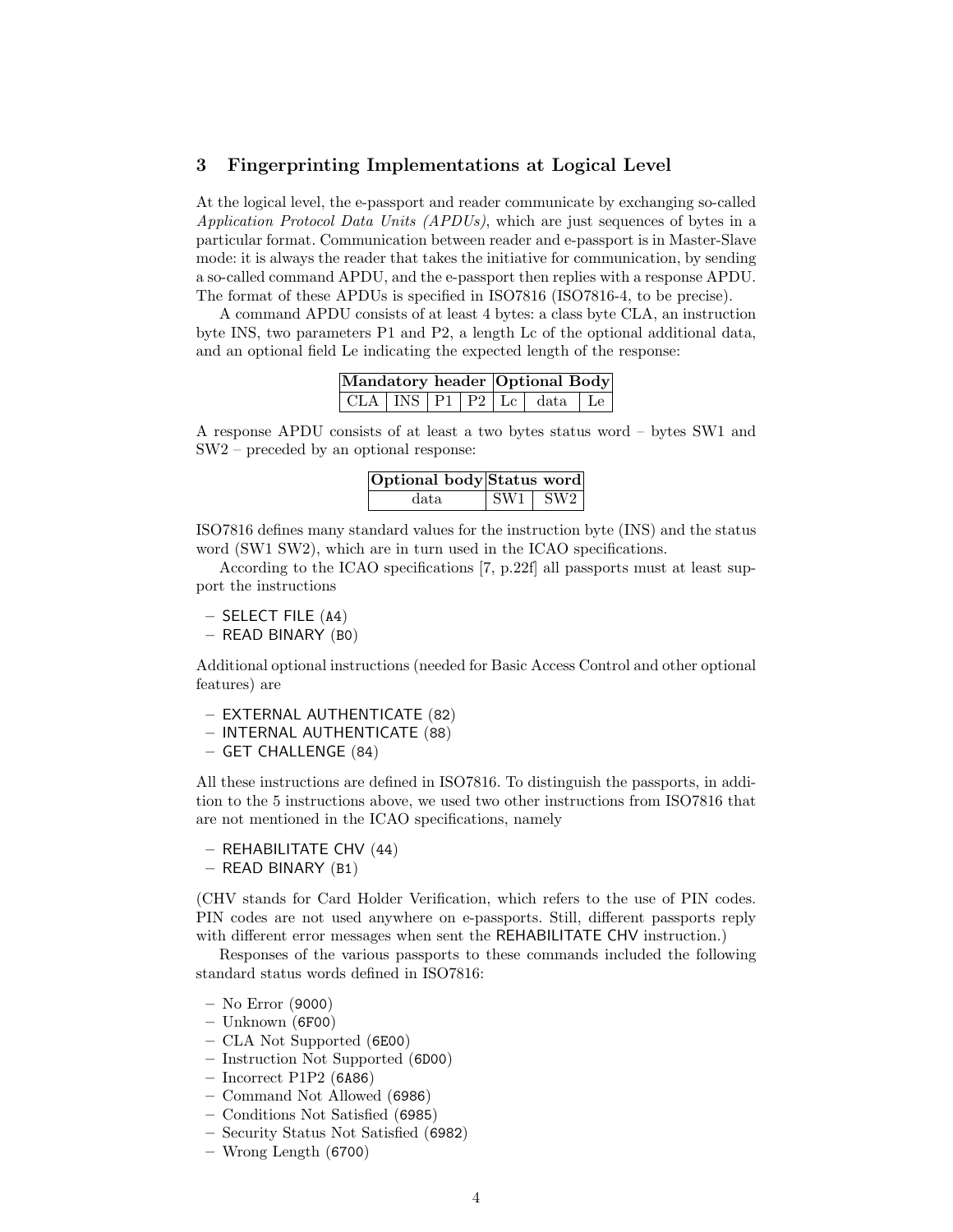|              | Commands   |                  |      |      |               |                                                                      |      |
|--------------|------------|------------------|------|------|---------------|----------------------------------------------------------------------|------|
|              | 44         | 82               | 84   | 88   | $\mathbf{A4}$ | B <sub>0</sub>                                                       | B1   |
|              | Rehab. CHV |                  |      |      |               | Ext. Auth. Get Chall. Int. Auth. Select File Read Binary Read Binary |      |
| Australian   | 6982       | 6985             | 6700 | 6700 | 9000          | 6700                                                                 | 6700 |
| Belgian      |            | 6E00             |      | 6700 | 6A86          | 6986                                                                 | 6700 |
| $\rm{Dutch}$ |            | 6700             | 6700 | 6982 | 6A86          | 6982                                                                 | 6982 |
| French       | 6982       | 6F00             | 6F00 | 6F00 | 6F00          | 6F00                                                                 | 6F00 |
| German       |            | 6700             | 6700 |      | 6700          | 6700                                                                 |      |
| Greek        | 6982       | 63C <sub>0</sub> | 6700 | 6982 | 9000          | 6986                                                                 | 6700 |
| Italian      |            | 6700             |      |      |               |                                                                      |      |
| Polish       | 6982       | 6700             | 6700 | 6700 | 9000          | 6700                                                                 |      |
| Swedish      | 6982       | 6700             | 6700 |      | 9000          | 6700                                                                 |      |
| Spanish      |            | 6700             | 6700 |      | 6700          | 6700                                                                 |      |

**Table 1.** Responses of the various passports to our test commands. A dash  $(-)$  means the card responds with 'Instruction not supported' (6D00)

– Counter reached zero (63C0)

Table 1 gives an overview of which status word is given as reply to each command by a passport of a given country<sup>5</sup>. The combinations of these commands and responses provide a unique fingerprint for each of the 10 nationalities, with the exception of the German and Spanish passports, which are identical. However, additional testing with different parameters for instructions did reveal a difference: when giving the EXTERNAL AUTHENTICATE command with the required length of the command data (the Lc byte) of 40 bytes, the German passport answers with the status word "Conditions Not Satisfied" whereas the Spanish passport answers with 6300, meaning "Verification Failed".

With this, the combinations of commands and responses provide a unique fingerprint for each of the 10 nationalities. Using at most 4 commands we can distinguish the 10 nationalities as follows:

- the response to command 82 will identify Australian, Belgian, French, and Greek passports;
- otherwise, the response to command A4 will identify Dutch and Italian passports;
- otherwise, the response to command 88 will identify Polish and Swedish passports;
- finally, the response to command 82 with Lc parameter 40 will identify German and Spanish passports.

The methodology in coming up with these commands as the ones to use to fingerprint passports was simple. We started with a basic test application which logged the responses of passports to all possible 256 instruction bytes (and some combinations of additional parameters). The resulting log files were compared to see which commands revealed the most interesting differences and the other commands were removed from the test suite, in the end leaving us with a test suite containing just the 7 instructions in Table 1.

It is not so surprising that we manage to obtain unique fingerprints per country, given the freedom that the standard leaves. Just taking the 9 possible responses

<sup>5</sup> The table shows that some passports reply 'Instruction Not Supported' to the two instructions that must be supported by all passports, namely SELECT FILE and READ BINARY; only after Basic Access Control has been completed will these passports respond to these instructions as required.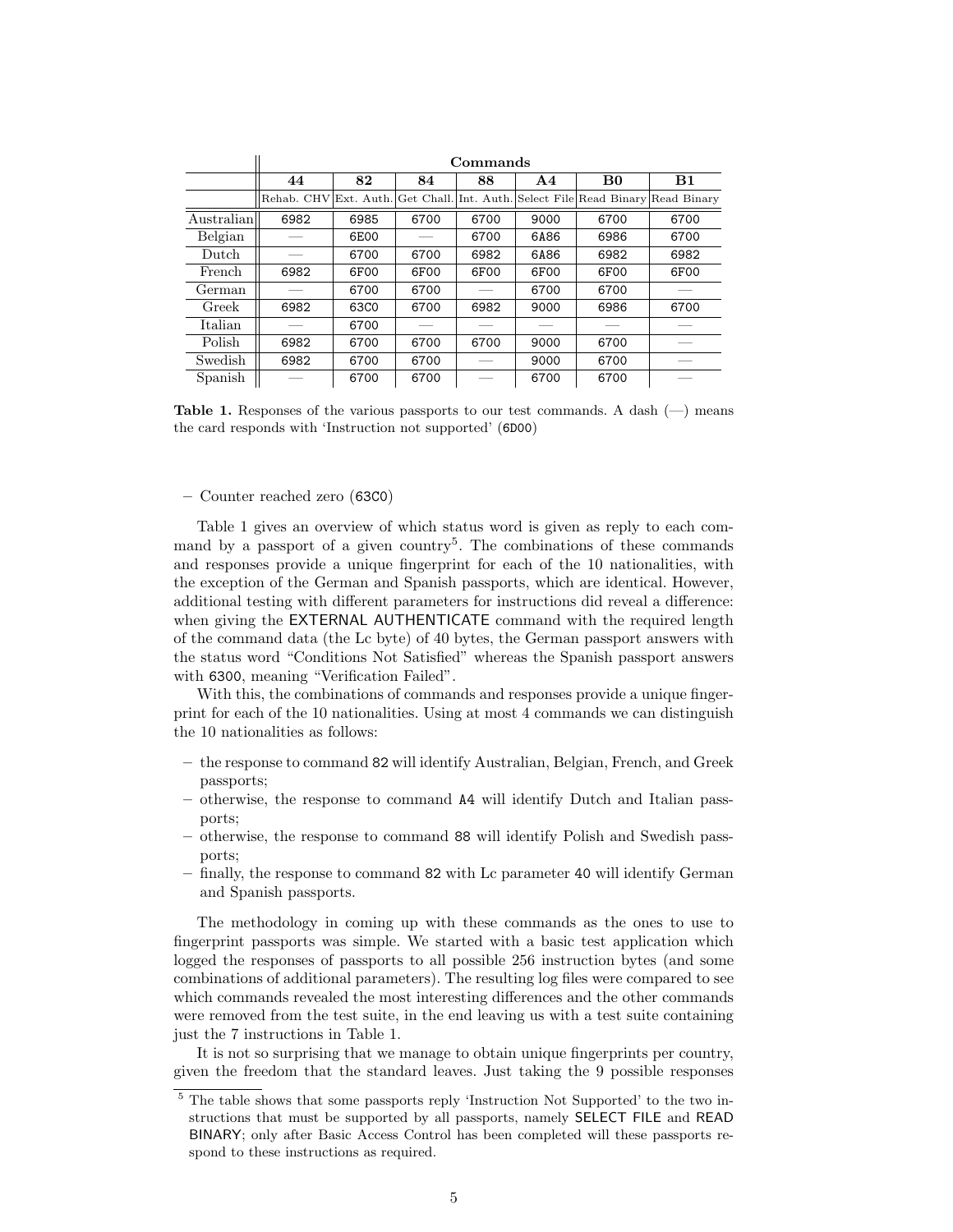for the 7 commands we considered, it is in theory possible to come up with  $9^7$  distinguishable implementations that all meet the standard, without even considering the possibilities for different parameters for the same command. Of course it will be highly unlikely that any passport implementations will give 7 different responses to these 7 different instructions, but still, the chance of two independently written passport implementations having the same fingerprint will be small. The chance that some other RFID application has the same fingerprint as one of the passports will be even smaller.

The ICAO technical report [7, p.21] states: "A MRTD chip that supports Basic Access Control MUST respond to unauthenticated read attempts (including selection of (protected) field in the LDS) with 'Security Status not satisfied' (6982)". One could argue that all the instructions in Table 1 are 'unauthenticated read attempts', and that the passports should respond with 'Security Status not satisfied' to all of them.

It is a well-known and recurring problem that error messages can leak useful information for attackers. In fact, it is listed as one of the deadly sins of software security (Sin 13) in [5]. The standard example is a website that displays SQL error messages when subjected to strange input, which can provide useful information for crafting SQL injection attacks.

#### 3.1 Other Ways of Fingerprinting Passports

In Section 2 we already discussed the possibility of fingerprinting passports based on the numbers used in the anti-collision phase of the ISO14443 protocol. In addition to this, and the method described above, there may be other ways of fingerprinting passports, as explained below.

Using FCI Data An alternative way to try to distinguish passports is to use the File Control Information (FCI) data. Normally upon selection of the applet the card will just return the success status word 9000. Some of the passports, however, will upon selection also return (when prompted) the File Control Information (FCI) data in the Tag Length Value (TLV) format. The TLV format is essentially a hierarchical tree-like data structure. A single TLV structure can either be a leaf, in which case it contains a value associated with a given tag, or a node, where the value of the tag are further TLVs.

The file information data can be marked with three different tags [9, Section 5.3.3]: File Control Parameter (FCP) tag 62, File Management Data (FMD) tag 64, or File Control Information (FCP+FMD) tag 6F. Among other things, this FCI data can contain manufacturer specific proprietary data (tags 85/A5 [9, Section 5.3.3]). Since selection of the applet happens before BAC is performed, this proprietary data (or any other differences in the FCI data) can give us hints about the source of the passport.

For example, the German and the Spanish passports do not give any FCI data, the FCI tag is empty: 6F 00. Polish and Swedish passports give almost the same data, but there is still a difference:

| Polish:    | Swedish: |
|------------|----------|
| 6F 24      | 6F 25    |
| 81 02      | 81 02    |
| OF 80      | 1F 80    |
| 82 01      | 82 01    |
| 38         | 38       |
| 83 02      | 83 02    |
| 3F -<br>00 | 3F 00    |
|            |          |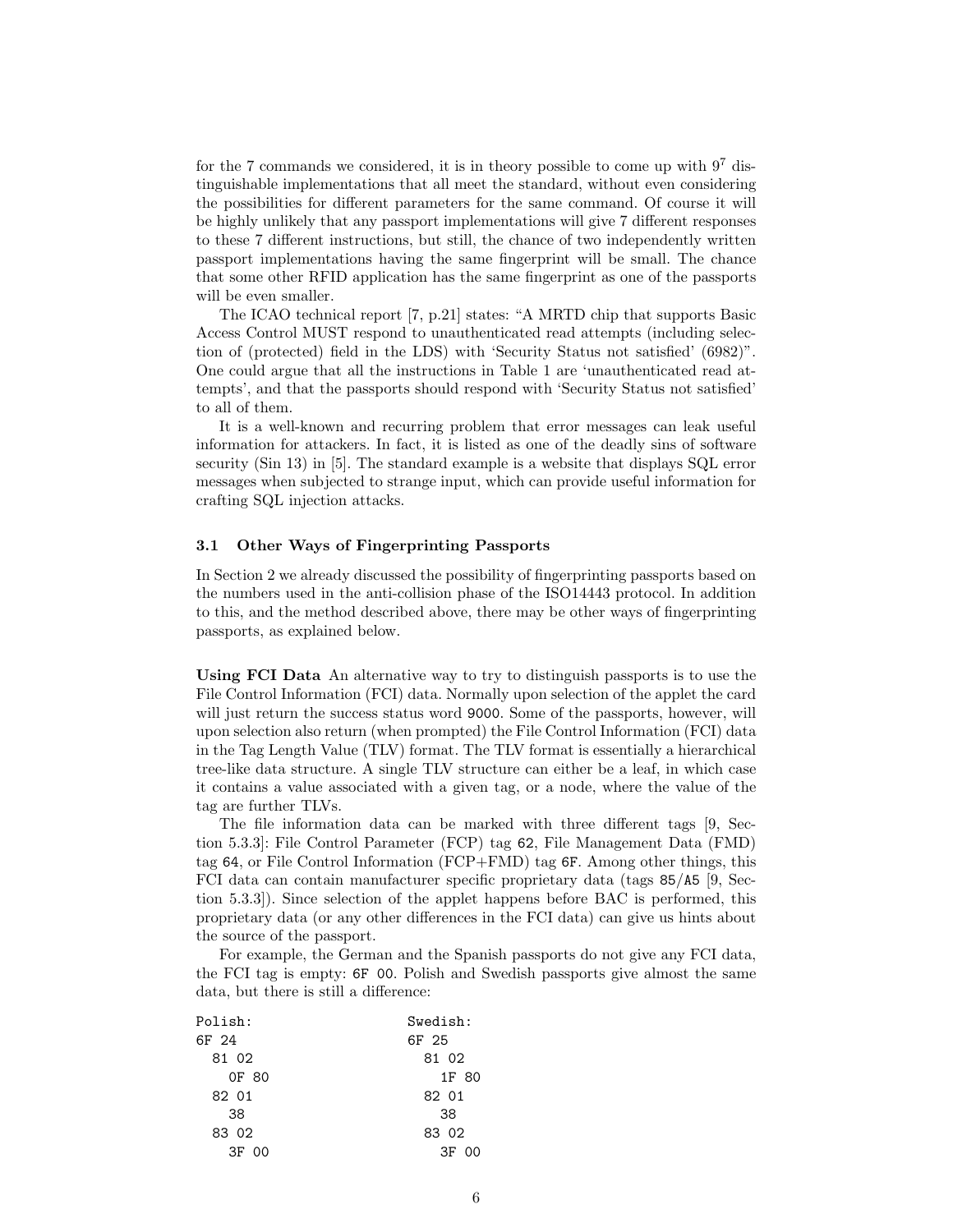| 84 OC             | 84 OC             |
|-------------------|-------------------|
| FO 43 4F 53 34 36 | FO 43 4F 53 34 36 |
| 31 72 65 76 41 31 | 31 72 65 76 41 31 |
| 86 00             | 86 00             |
| 8A 01             | 8A 01             |
| 05                | 05                |
| A5 04             | A5 05             |
| C <sub>1</sub> 00 | C <sub>1</sub> 00 |
| C <sub>2</sub> 00 | C2 01 81          |

The contents of tags 81 ("number of bytes in data file") and A5 ("proprietary information") reveal differences. The FCI data for the French passport differs considerably too. For example, the tag representing life cycle status (tag 8A) gives value 03. Then for the Greek passport this value is 07. Moreover, the Greek passport chooses to mark the FCI data with tag 62 instead, i.e. File Control Parameters (FCP) tag.

Selecting the default applet on the passport can also give interesting results. While almost all passports select the MRTD application by default, the Dutch passport selects the Global Platform Security domain (AID A000000003000000). This behaviour, being a differentiator by itself, also gives us the hint that this passport is probably implemented on a Java Card.

ATSs Upon activation, an ISO14443 RFID tag replies with an ATS (Answer To Select), a fixed sequence of bytes for a given tag. Some of these bytes describe protocol parameters, e.g. the maximum framesize and the data rates for sending and receiving the card supports, and some can be freely used, e.g. to give the version number of the card's operating system.

This ATS could be used to identify e-passports, though it is by no means guaranteed that all passports of a country have the same ATS, or that this ATS is not also used on passports from a different country or other RFID applications than e-passports. We have not looked into the possibility of using ATSs to fingerprint passports. Note that the ATS identifies the smartcard hardware and operating systems, whereas our technique for fingerprinting based on APDU responses identifies the code of the implementation. If a government upgrades passports to use different hardware this will change the ATS, but it will not affect the fingerprints we found based on APDU responses, unless the application code is rewritten.

Side-channels Even if passports were to behave identically at the logical level, there is the possibility of detecting differences at the lower, physical level, e.g. by looking at response times or power consumption profiles. Power consumption and timing are a well-known side-channels that can leak information on smartcards. However, the way in which we fingerprint passports, at the logical level, is much simpler and more precise. An advantage of detecting differences at the physical level might be that the country can also be deduced in a passive eavesdropping attack, despite the encryption of the communication provided by BAC, whereas we rely on an active attack.

## 4 Conclusions

We have described a new way to remotely detect the presence of an e-passport and to determine its nationality. Results in the literature prove the attack is possible at a distance of 25 cm [12, 3] and suggest it may be possible from slightly larger distances.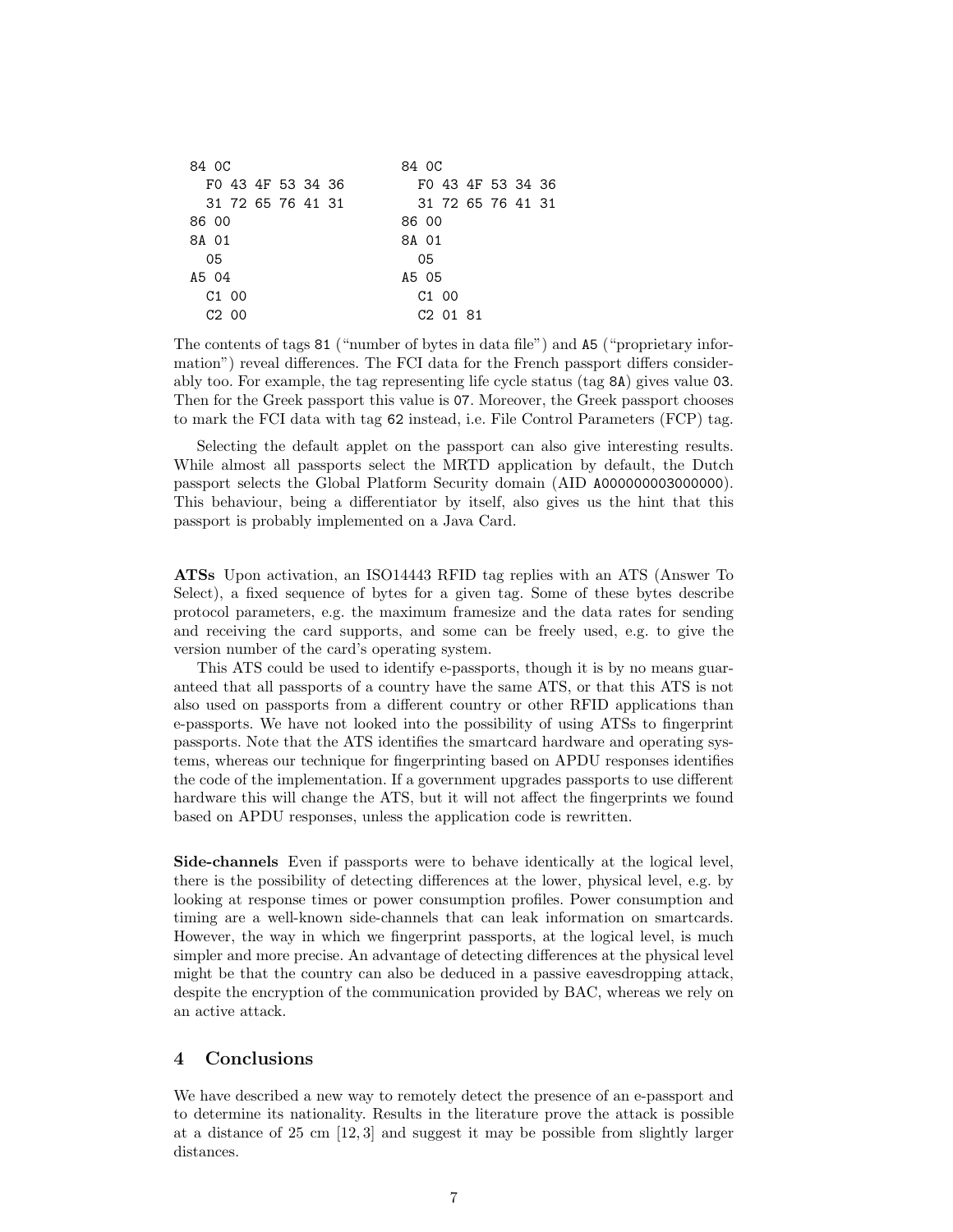The detection is done at the logical level, i.e. by looking at the bytes that an e-passport sends as reply in response to some carefully chosen commands from the reader. The attack is able to distinguish e-passports of all countries that we managed to get hold of: Australia, Belgium, France, Germany, Greece, Italy, the Netherlands, Poland, Spain, and Sweden. The ease with which we were able to find differences between these passports, and the huge space of potential fingerprints, suggests that discriminating between additional countries should not pose any problems, unless there are countries that have an identical implementation. This might happen if different countries obtain the implementation from the same supplier, or if several countries reused a common open source implementation, such as the open source Java Card implementation of the passport we provide at http://jmrtd.sourceforge.net. But for the countries above it is clear that each country developed its own implementation from scratch.

Given that we can remotely detect the presence of a passport of a particular country, how could this functionality be abused? One abuse case that has been suggested is a passport bomb, designed to go off if someone with a passport of a certain nationality comes close.<sup>6</sup> One could even send such a bomb by post, say to an embassy. A less spectacular, but possibly more realistic, use of this functionality would by passport thieves, who can remotely check if someone is carrying a passport and if it is of a 'suitable' nationality, before they decide to rob them.

In principle, the fingerprint of an implementation can be used as a hidden channel for the passport to communicate some information about the passport holder on purpose. For instance, a government could issue passports with a slightly different fingerprint to say people with a criminal record or suspected of terrorism. But then there are many ways in which a government can include additional hidden information or 'Trojan' functionality in the passports it issues, so this is a more general issue.

A countermeasure against scanning attacks which try to access the passport without the owner's knowledge or consent would be the inclusion of a Faraday cage in the passport: aluminium foil in the cover would prevent access to the chip if the passport is closed. US passports already include this. (US passports do not implement BAC, which makes the need for this countermeasure even stronger.) ICAO considered the use of such a physical protection measure, but because it does not prevent against eavesdropping attacks, BAC was considered a better option [7, Section 2.4].

It would have been good to include this as an extra defence mechanism right from the start, sticking to the well-known security principle of defence-in-depth. Applying this principle would have been the wise thing to do when introducing the relatively new technology of RFID in such a sensitive application as the e-passport. It is also wise in the light of the history of the ongoing arms race between attackers and defenders in the field of (contactless) smartcards in the past decades, which suggests we can expect some new and as yet unforeseen attacks in the future.

Another countermeasure could be taken at the level of the ICAO specifications. For commands not listed in the ICAO specs, the specs do not prescribe any required response, which leaves the room for so much diversity among implementations. If the ICAO specs would require a standard response for commands not listed in the specs and all malformed requests, this would make distinguishing passport nationalities much harder or even impossible, even though it will not affect the possibility to detect the presence of a passport.

<sup>6</sup> There is even a YouTube movie demonstrating such a device, at http://www.youtube. com/watch?v=-XXaqraF7pI.